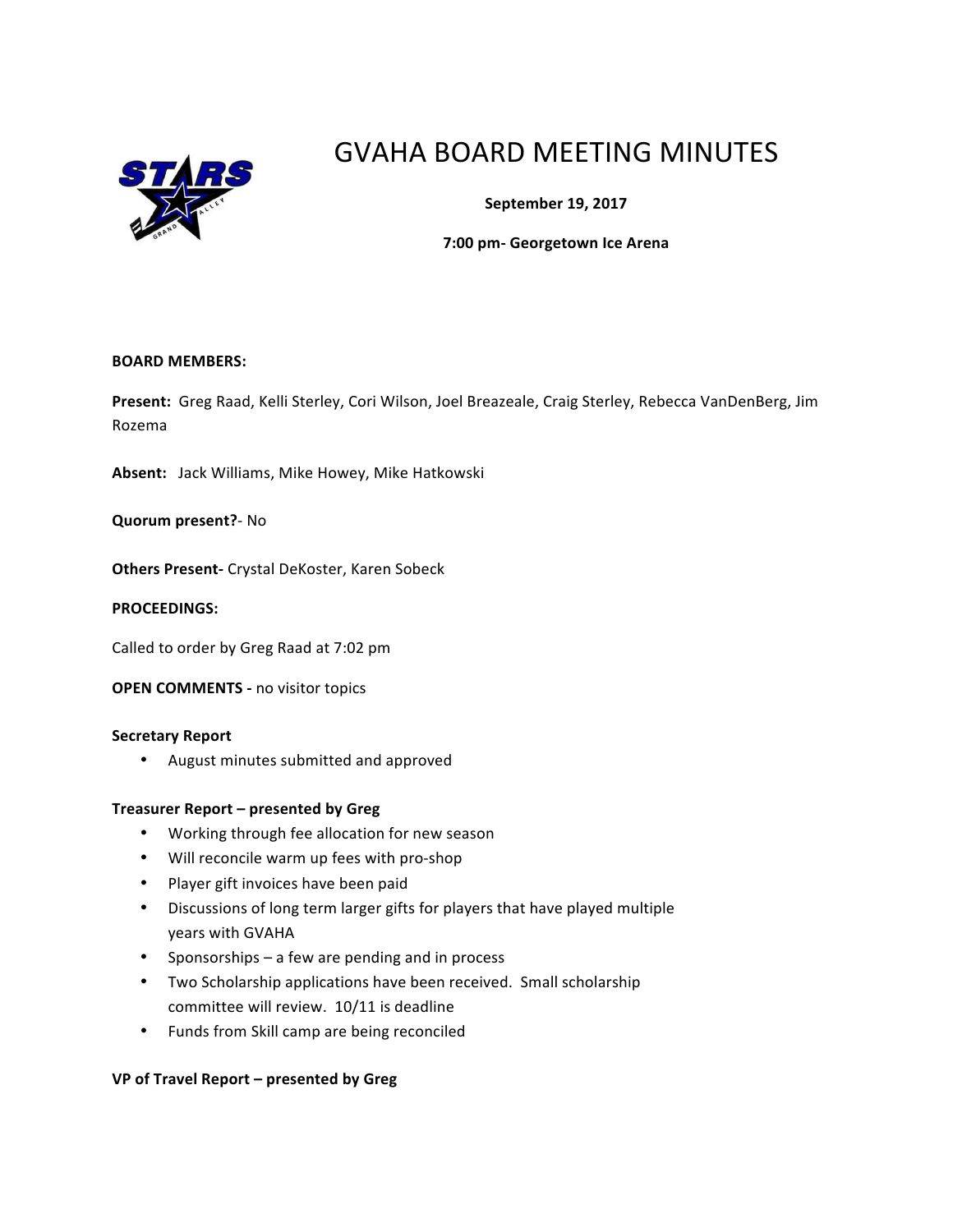• Discussions of JV schedule details

# **VP House Report – Jim Rozema**

- Jim sent the board his notes from the Adray meeting
	- $\circ$  12 minute periods for 10U and 12U
	- $\circ$  Hollands rink is now Griffs Ice West
	- o MAHA play in games will be in Kalamazoo the 1st weekend in January
	- o MAHA Districts are in early February
	- $\circ$  MAHA State playoff is in early March
	- o ADRAY State tournament is weekend of St Patrick's Day
- Discussions of rink improvements. The board will put together pricing and submit to Mike H
- House numbers are strong. 2 squirt teams and 30+ Mites
- Learn to Play and Learn to Skate numbers are strong.
	- $\circ$  Possibility of Learn to Play in August to capture older players
	- $\circ$  Karen (visitor) suggested Learn to Play and Learn to Skate vard signs to promote. She has also submitted information to Allendale Community Education

# **Hockey Director Report- Jack Williams/Joel Breazeale**

- Alex Whitman is off to a great start.
- Joel is pursuing a stipend for coaches that are going above and beyond by attending learn to play and other activities. Greg and Mike H will discuss.
- Powerskates are open players of other associations ie. Meijer team.
	- $\circ$  Mike H to add 10.00 code in payment systems
- Jersey size issue is being worked on and fixed.

# **Fundraising Report – Kelli Sterley**

- Discussions of how pictures could be scheduled in the future so families aren't making an additional trip to the rink. Cori to help brainstorm this next year.
- Karen (visitor) suggested a jewelry fundraiser with custom player #'s for moms.

# **Communications Director Report – Rebecca VanDenBerg**

• All-N-Stride will offer a free lesson to all players who have not tried the treadmill. Association will send out communication